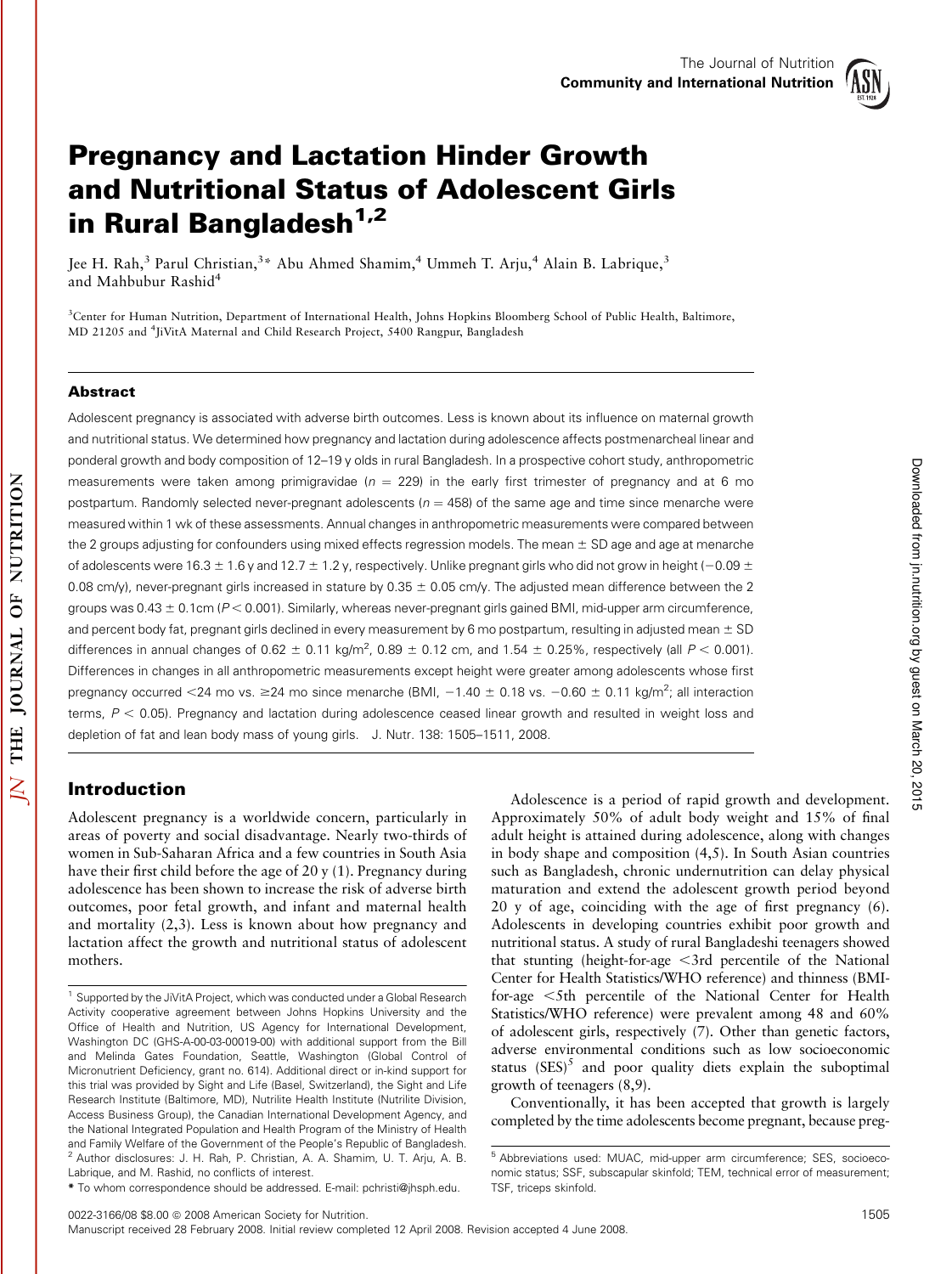nancy occurs subsequent to menarche, when growth rate drops to a nadir (10,11). However, in a recent study conducted in Camden, NJ, it was demonstrated that a large proportion of pregnant adolescents were still growing (using knee height changes as a measure of growth), reflecting continuing growth in stature during and following pregnancy (12). This finding may be particularly relevant to malnourished adolescent girls in developing countries whose physical growth period is extended and in whom pregnancy occurs at an early age.

A large proportion of adolescentsin developing countries enters pregnancy with a poor nutritional status and is likely to have suboptimal dietary intake during pregnancy and lactation (13-15). Consequently, in severely undernourished pregnant adolescents, maternal nutritional depletion and impaired growth of the fetus are likely to occur concurrently due to the competition for nutrients between the growing teenage mother and the fetus (13).

The present study was conducted to investigate how pregnancy and lactation during adolescence affects postmenarcheal linear and ponderal growth and body composition of young mothers in rural Bangladesh. We hypothesized that annual changes in stature, weight, BMI, lean body mass, and body fat measures among adolescents who experienced a pregnancy and were followed through 6 mo postpartum would be lower compared with annual changes in these anthropometric indicators among never-pregnant adolescents.

### Materials and Methods

NUTRITION

ÖF

**JOURNAL** 

THE

Ā

Study area and subjects. We conducted a prospective cohort study in which 2 groups of adolescent girls, 12–19 y old primigravidae and neverpregnant subjects at the same age and time since menarche, were concurrently followed for 1 y. The study was carried out in rural northwestern Bangladesh where a double-masked, randomized, controlled trial was ongoing (2001–2007) to examine the impact of vitamin A and  $\beta$ -carotene supplementation on maternal and infant mortality (the JiVitA-1 trial). The trial area comprised 596 community units, called sectors, in the districts of Gaibandha and Rangpur, encompassing an area of 580  $km^2$  with an estimated total population of 650,000. This densely populated ( $\sim$ 1000 per km<sup>2</sup>) study area is typical of rural Bangladesh with respect to SES, health service utilization, childhood malnutrition and morbidity, and reproductive health.

In July 2004, 96 contiguous sectors in the western part of the JiVitA study area were purposively selected for conducting the present study. A census was conducted at the outset in these selected sectors to enumerate all married and unmarried female adolescents. Data on date of birth, month and year of menarche, marital status, and pregnancy history were collected from all enumerated adolescents. The self-reported month and year of birth, checked against the home records of date of birth or the parents, was used to calculate age. Data on menarcheal status was gathered by asking the adolescent the year and month of the onset of menstruation. Help from the mother or other female relatives living the household was sought. Those who were pregnant at the time of census, had a previous pregnancy, were premenarcheal, or were  $\leq$ 12 y or  $>$ 19 y of age were excluded. A total of 2605 married nulligravid ( $n = 385$ ) and unmarried ( $n = 2220$ ) adolescents aged 12–19 y who had reached menarche were identified. Subsequently, over a period of 1 y, newly married women who were enumerated and registered into the study by the JiVitA project were added to the list of enumerated adolescents if they met the above criteria ( $n = 419$ ).

Married adolescents were visited once every 5 wk to identify incident pregnancies as part of the JiVitA project. At each of these visits, women who reported being amenstrual in the past 30 d were administered an human chorionic gonadotropin-based urine test to detect pregnancy. As part of the present study, each time an adolescent was ascertained as being pregnant for the first time, 2 never-pregnant adolescents were randomly selected from the pool of enumerated adolescents matched on age (in years) and time since menarche (in months).

Data collection. After obtaining consent, within  $1 \pm 1.5$  wk of pregnancy ascertainment, pregnant adolescents were interviewed at home regarding their dietary intake and physical activity in the preceding week, morbidity in the previous month, and smoking and alcohol consumption. An FFQ was used to determine intake of 30 different food items. Physical activity was assessed by self-reported performance of 15 common work activities. Height, weight, mid-upper arm circumference (MUAC) and triceps (TSF) and subscapular (SSF) skinfolds were measured during this visit. Interviews and measurements were conducted at a mean  $\pm$  SD gestational age of 10.1  $\pm$  2.8 wk and at 6 mo postpartum for pregnant adolescents. Never-pregnant adolescents were also assessed within a week of the assessments conducted in their pregnant counterparts. Information on SES was collected at the first interview for both groups. At 3 and 6 mo postpartum, women were asked whether they were breast-feeding and were asked to recall the number of times had they breast-fed in the past 24 h. Timing of initiation of breast-feeding at birth and feeding of prelacteals was determined soon after birth during a home visit to conduct newborn anthropometry.

All interviews and measurements were conducted by 8 trained and standardized female interviewers/anthropometrists. Anthropometric measurements were taken following standard procedures as described by Gibson (16). Height was measured to the nearest 0.1 cm using a Harpenden stadiometer (Shorr Productions) and weight was measured to the nearest 0.1 kg using a digital scale (UNICEF scale S0141015, by SECA). Both TSF and SSF were measured to the nearest 0.2 mm using Holtain calipers and MUAC to the nearest 0.1 cm using a nonstretch locally manufactured insertion tape (JiVitA) based on the Ross nonelastic tape design (Ross Laboratories). All measurements except weight were taken 3 times and the median value for each measurement was used for this analysis.

Standardization for each anthropometric measurement was conducted every 3 mo throughout the data collection period. During the sessions, each female interviewer measured a group of 10–15 women twice with an hour between measurements. Both intra- and interobserver reliability were assessed by calculating the technical error of measurement (TEM) as described by Ulijaszek and Kerr (17). The mean  $\pm$  SD intra- and interobserver TEM of 8 female interviewers were  $0.21 \pm 0.03$ and 0.25  $\pm$  0.07 cm, respectively, for height; 0.17  $\pm$  0.02 and 0.20  $\pm$ 0.05 cm, respectively, for MUAC;  $0.52 \pm 0.10$  and  $0.69 \pm 0.14$  mm, respectively, for TSF;  $0.5 \pm 0.09$  and  $0.5 \pm 0.08$  mm, respectively, for SSF. Throughout the study, the TEM for all of the measurements were maintained at approximately one-half the acceptable intra- and interobserver TEM values suggested by Shorr (18): 0.69 and 0.95 cm for height; 0.35 and 0.43 cm for MUAC; 0.8 and 1.89 mm for TSF; and 1.83 and 1.53 mm for SSF.

**Sample size.** The sample size was calculated using  $\alpha = 0.05$  and  $\beta = 0.2$ to detect a difference of  $\geq 0.5$  cm in annual height increments between pregnant and never-pregnant adolescents using a SD of an annual change in height of 1.5 cm (19). A 1:2 ratio of pregnant to never-pregnant adolescents was used to ensure at least 1 never-pregnant comparison in case 1 of the 2 were to become pregnant during the course of the study. This sample size was increased by 35% to account for pregnancy loss and loss to follow-up, resulting in a required (rounded) sample of 220 pregnant and 440 never-pregnant adolescents. A total of 229 pregnant and 456 never-pregnant adolescents was enrolled into the study between April and November 2005.

Although the 5-weekly pregnancy surveillance allowed us to identify most pregnancies early in gestation, some women who later became pregnant were not met at each round and were identified later in gestation. A total of 19 pregnant girls enrolled after 16 wk of gestation were excluded because their baseline (early pregnancy) anthropometric measurements were less likely to be proxy for prepregnancy measurements (Fig. 1). Adolescents who had a fetal loss ( $n = 42$ ) were excluded from the analysis to keep the exposure of pregnancy and lactation approximately constant within the pregnant adolescent group (Fig. 1). Baseline characteristics did not differ between adolescents who had live births compared with those with fetal loss (data not shown). The present analysis uses the baseline and 12-mo follow-up interview and anthropometric data to address the primary research question of whether the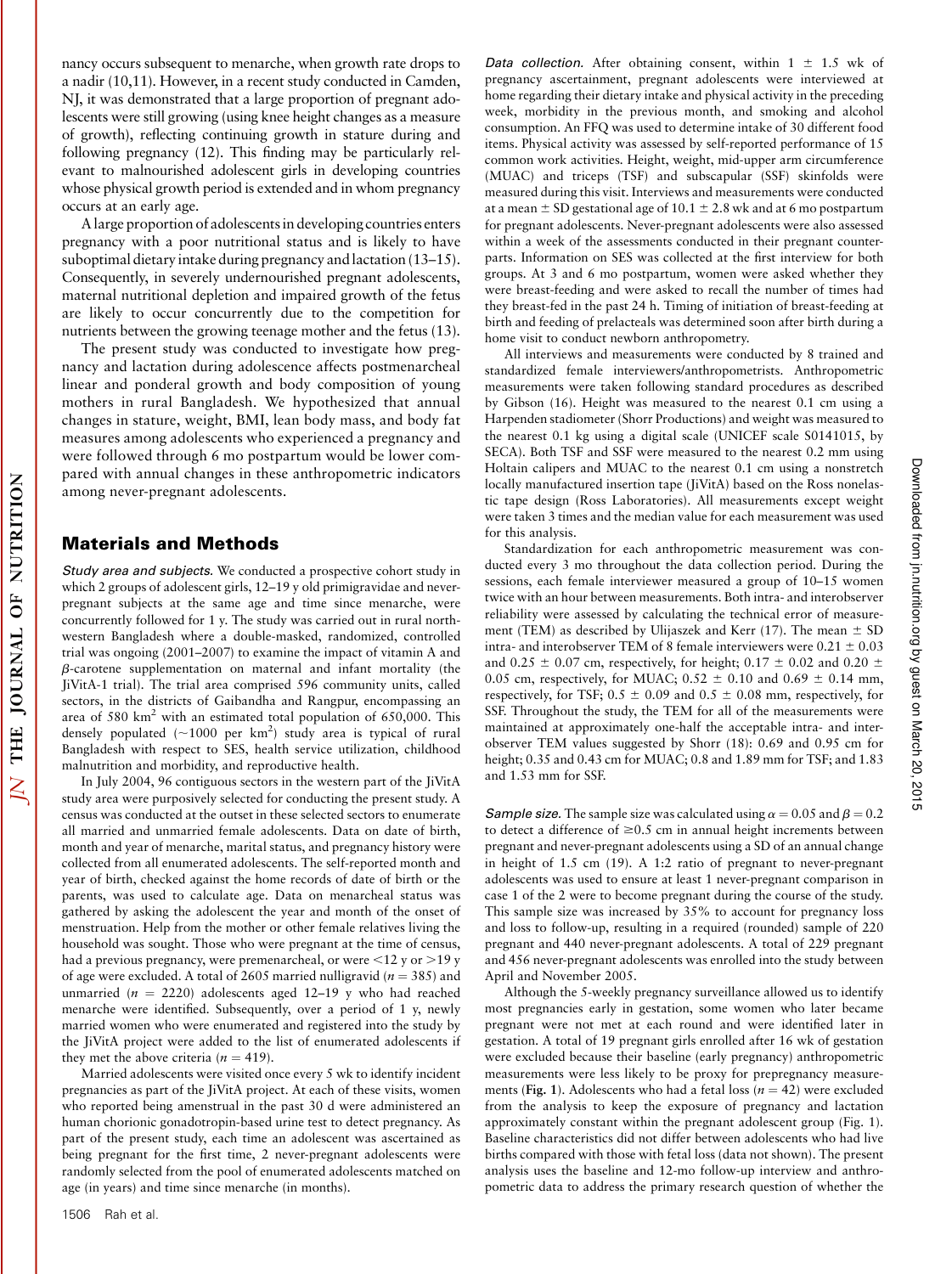

FIGURE 1 Study participation and follow-up among pregnant and never-pregnant adolescents.

annual changes in anthropometric measurements differed by pregnancy status.

Calculations and statistical analyses. BMI was defined as weight  $(kg)/height<sup>2</sup>$  (m). Upper-arm-muscle and fat areas were derived from MUAC and TSF as described by Frisancho (20) and percent body fat from TSF and SSF  $[1.33 \times (SSF + TSF) - 0.013 \cdot (SSF + TSF)^{2} - 2.5]$  as described by Slaughter et al. (21). Stunting and underweight were defined as height-for-age and weight-for-age Z-scores  $<-2$ , respectively, using the CDC (22) reference standards in EpiInfo 2005 software.

Descriptive statistics were employed to examine the distributions of the full range of variables. We created categorical variables using meaningful cutoffs: dietary intake variables were classified into 6 food groups and dichotomized using a cut-off of  $\leq$ 3 times/wk; work activities were classified into strenuous vs. light-to-moderate groups and dichotomized using a cutoff of  $\leq$ 2 activities/d; morbidity variables were grouped and dichotomized into no morbidity and any day of illness in the past 30 d. A wealth index was developed based on dwelling characteristics, land ownership, productive and durable assets, and human capital (S. Gunnsteinsson, A. B. Labrique, K. P. West, Jr, P. Christian, S. Mehra, A. A. Shamim, M. Rashid, J. Katz, and R. Klemm, unpublished data) using principal components analysis (23).

We compared baseline characteristics between pregnant and neverpregnant adolescents using  $t$  tests and chi-square tests. The Kruskal-Wallis test was used to compare the means of continuous variables that were not normally distributed, such as TSF and SSF. Changes in height, weight, BMI, and body composition indicators were annualized after being divided by the actual number of days between measurements and tested for significance using paired  $t$  tests. Mean annual changes in anthropometric measurements were compared by pregnancy status using t tests.

Changes in anthropometric measurements over time were compared by pregnancy status adjusting for confounders using linear mixed effects regression models (24,25). The mixed effects regression models permit accounting for the within-subject correlation of repeated measurements (in this case, only 2) in estimation of the regression parameters and their standard errors (24). Dependent variables included anthropometric measures; separate models were constructed for height, weight, BMI,

MUAC, TSF, SSF, upper-arm muscle and fat area, and percent body fat. Independent variables included time of measurement in years since the baseline visit, pregnancy status, interaction between time and pregnancy status, age, time since menarche, and other potential confounders. Confounding factors included characteristics that differed by pregnancy status at the baseline and 12-mo follow-up and were associated with annual change in each anthropometric measurement in the bivariate analyses ( $P < 0.05$ ). The robust estimates of standard errors were computed. The interaction between time of measurement and pregnancy status reflected the difference in annual change in anthropometric measures between pregnant and never-pregnant adolescents.

We hypothesized that differences in changes in anthropometric measures between pregnant and never-pregnant adolescents would be larger among adolescents with a shorter time since menarche. Thus, a 3-way interaction between time of measurement, pregnancy status, and time since menarche as a dichotomous variable was tested at the 5% significance level. If there was a significant interaction, linear mixed effects regression models were fitted separately for adolescents with time since menarche <24 mo and  $\geq$ 24 mo. We also tested a 3-way interaction between time of measurement, pregnancy status, and age as a dichotomous variable. All analyses were performed using STATA version 9.0 (Stata Corp). Results are presented as means  $\pm$  SD and percentages and the significance level throughout was  $P < 0.05$ .

This study was carried out between July 2004 and December 2006. The study was approved by the Bangladesh Medical Research Council, Dhaka, Bangladesh and the Committee on Human Research at the Bloomberg School of Public Health, Johns Hopkins University, Baltimore, MD.

## Results

Of 210 pregnant adolescents who were enrolled within 16 wk of gestation, 162 (77%) who had live births completed the baseline and 12-mo assessments (Fig. 1). Among a total of 456 neverpregnant adolescents who were enrolled, 385 (83%) were measured at the 12-mo follow-up visit (Fig. 1). The girls who did not complete the study due to migration, pregnancy, and refusal were comparable to those who remained in the study by baseline characteristics (data not shown).

The age at the time of entry into the study and age at menarche of the subjects in both groups combined was 16.3  $\pm$ 1.6 y and 12.7  $\pm$  1.2 y, respectively. All pregnant and only 9.4% of never-pregnant adolescents were married at the time of interview (Table 1). The height and weight at baseline did not differ between pregnant and never-pregnant adolescents (Table 1). However, TSF, upper-arm fat area, and percent body fat were higher ( $P < 0.05$ ) and BMI and upper-arm muscle area were lower ( $P < 0.05$ ) among pregnant compared with neverpregnant adolescents at baseline (Table 1).

Frequency of food intake did not differ between pregnant and never-pregnant adolescents, but a higher proportion of pregnant than never-pregnant adolescents reported experiencing morbidity symptoms such as painful urination or lower abdominal pain and symptoms of anemia in the month preceding the interview (Table 1). A greater proportion of never-pregnant adolescents came from households with higher SES compared with pregnant adolescents.

All pregnant adolescents (100%) who had live births and whose infants were alive reported breast-feeding at 3 and 6 mo postpartum. Among adolescents who were breast-feeding and reported the frequency of breast-feeding in the past 24 h, the median frequency was 12 at both 3 and 6 mo postpartum.

Pregnant adolescents did not gain height during the followup period, whereas never-pregnant adolescents increased their stature by  $0.35 \pm 0.85$  cm/y ( $P < 0.001$ ) (Table 2). Whereas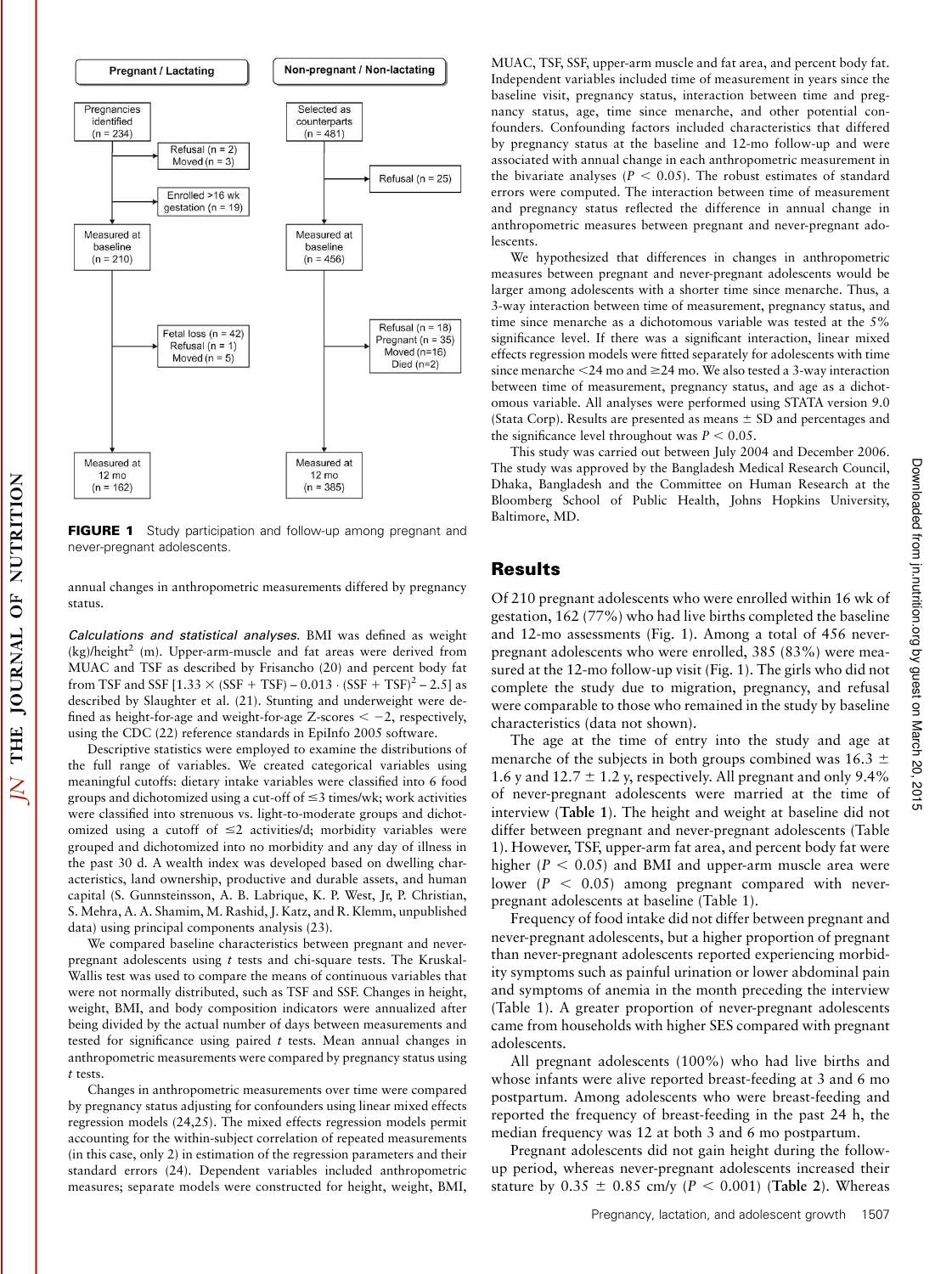| <b>TABLE 1</b> Characteristics of pregnant and never-pregnant |
|---------------------------------------------------------------|
| adolescents at baseline <sup>1-3</sup>                        |

|                                           | Pregnant<br>adolescents | Nonpregnant<br>adolescents |
|-------------------------------------------|-------------------------|----------------------------|
|                                           | 162                     | 385                        |
| П<br>Chronological age, y                 | $16.4 \pm 1.6$          | $16.3 \pm 1.6$             |
| Age at menarche, y                        | $12.8 \pm 1.2$          | $12.7 \pm 1.2$             |
|                                           | $43.4 \pm 20$           | $43.0 \pm 20$              |
| Time since menarche, mo                   |                         |                            |
| Married, %                                | 100                     | 9.4                        |
| Baseline anthropometry                    |                         |                            |
| Height, cm                                | $149.1 \pm 5.4$         | $149.4 \pm 5.1$            |
| Weight, kg                                | $43.1 \pm 5.0$          | $42.4 \pm 5.5$             |
| MUAC, cm                                  | $23.4 \pm 1.7$          | $23.2 \pm 2.0$             |
| TSF, mm                                   | $10.8 \pm 3.0$          | $11.6 \pm 3.5^{\dagger}$   |
| SSF, mm                                   | $9.5 \pm 2.3$           | $9.8 \pm 2.7$              |
| BMI, $kg/m^2$                             | $19.3 \pm 1.7$          | $19.0 \pm 2.0^{\ddagger}$  |
| Upper-arm-muscle area, cm <sup>2</sup>    | $32.2 \pm 4.2$          | $30.7 \pm 4.5^{\ddagger}$  |
| Upper-arm-fat area, cm <sup>2</sup>       | $11.8 \pm 3.8$          | $12.6 \pm 4.5^{\ddagger}$  |
| Body fat, %                               | $18.8 \pm 3.6$          | $19.6 \pm 0.2^{\ddagger}$  |
| Stunting, <sup>4</sup> %                  | 58.0                    | $47.0*$                    |
| Underweight, <sup>4</sup> %               | 40.1                    | 40.1                       |
| Past 7-d dietary intake, <sup>5</sup> %   |                         |                            |
| Meat and eggs                             | 26.7                    | 22.0                       |
| Fish                                      | 54.1                    | 52.9                       |
| Milk and dairy                            | 34.6                    | 28.2                       |
| Dark green leafy vegetables               | 8.0                     | 9.1                        |
| Fruits                                    | 35.8                    | 34.7                       |
| Nuts and beans                            | 5.6                     | 5.7                        |
| Past 30-d morbidity, <sup>6</sup> %       |                         |                            |
| Diarrhea or dysentery                     | 8.7                     | $15.6*$                    |
| Productive cough or rapid breathing       | 24.4                    | 24.8                       |
| Painful urination or lower abdominal pain | 50.3                    | $31.5*$                    |
| Nausea or vomiting                        | 74.5                    | $18.8*$                    |
| Hepatitis <sup>7</sup>                    | 12.0                    | $6.3*$                     |
| Anemia <sup>8</sup>                       | 50.9                    | $21.0*$                    |
| Past 7-d history of activities, 9%        |                         |                            |
| Carried heavy objects (>20 kg)            | 14.8                    | 13.3                       |
| Husked, ground, or pounded grain          | 14.2                    | 11.4                       |
| Chopped loads of firewood                 | 12.4                    | $6.2*$                     |
| Carried a child a long distance           | 4.9                     | $12.2*$                    |
| Swept the floor or courtyard              | 98.2                    | $93.0*$                    |
| Walked $>1$ h                             | 7.4                     | $16.9*$                    |
| Washed dishes                             | 96.9                    | $83.1*$                    |
| Cared for a child                         | 20.4                    | $34.6*$                    |
| Cooked                                    | 96.9                    | 66.8*                      |
| <b>SES</b> indicators                     |                         |                            |
| Literate                                  | 74.1                    | $87.3*$                    |
| Currently enrolled in school              | 0                       | 52.0                       |
| Highest grade completed (>5th grade)      | 65.4                    | $83.6*$                    |
| Income earning job                        | 25.9                    | $14.3*$                    |
| Religion                                  |                         |                            |
| Muslim                                    | 90.7                    | 84.4                       |
| Hindu                                     |                         | $15.1*$                    |
| Other                                     | 8.0<br>1.3              | $0.5\,$                    |
| Wealth index $(>0.5)^{10}$                | 38.3                    | $57.1*$                    |
|                                           |                         |                            |

<sup>1</sup> Values are means  $\pm$  SD or percent. Symbols indicate different from pregnant adolescents,  $P < 0.05$ :  $^\dagger$  Kruskal-Wallis test;  $^{\ddagger}$  t test;  $^{\ast}$  chi-square test.

<sup>2</sup> Missing values existed for: weight ( $n = 1$ ), BMI ( $n = 1$ ), TSF ( $n = 1$ ), SSF ( $n = 1$ ), upper-arm muscle area ( $n = 1$ ), upper-arm-fat area ( $n = 1$ ), % body fat ( $n = 2$ ), underweight ( $n = 1$ ), meat and eggs ( $n = 4$ ), fish ( $n = 21$ ), milk and dairy ( $n = 2$ ), fruits ( $n = 42$ ), diarrhea and dysentery ( $n = 2$ ), productive cough ( $n = 16$ ), painful urination  $(n = 19)$ , nausea and vomiting ( $n = 20$ ), hepatitis ( $n = 7$ ), anemia ( $n = 1$ ), swept floor  $(n = 2)$ , washed dishes  $(n = 1)$ , cared for a child  $(n = 1)$ .

pregnant adolescents had lower weight, BMI, MUAC, upper-armmuscle area, and percent body fat by 6 mo postpartum, neverpregnant adolescents gained in each ponderal dimension over a 1-y period (all  $P < 0.001$ ) (Table 2). Similarly, annual losses in TSF and upper-arm fat area were greater and gain in SSF was lower among pregnant than never-pregnant adolescents (all  $P \leq$ 0.01). All differences remained significant after adjusting for age, time since menarche, wealth index at baseline, and morbidity, dietary intake, and physical activity at baseline and at the 12-mo follow-up (Table 3). Annual changes in height and weight were lower among pregnant than never-pregnant adolescents by 0.43  $\pm$  0.10 cm and 1.70  $\pm$  0.25 kg, respectively, after adjusting for confounders (both  $P < 0.001$ ) (Table 3).

There was a significant interaction between pregnancy status and time since menarche in their association with changes in all anthropometric measurements except height (Fig. 2). Differences in annual changes in anthropometric measurements were larger among adolescents whose first pregnancy occurred  $<$ 24 mo since menarche compared with those who had their first pregnancy  $\geq$ 24 mo after the onset of menarche, adjusting for confounders (weight,  $-3.35 \pm 0.42$  vs.  $-1.60 \pm 0.26$  kg/y; BMI,  $-1.40 \pm 0.18$  vs.  $-0.60 \pm 0.11$  kg/(m<sup>2</sup>·y); upper-arm muscle area,  $-2.53 \pm 0.65$  vs.  $-1.52 \pm 0.27$  cm<sup>2</sup>/y; percent body fat,  $-3.24 \pm 0.42$  vs.  $-1.24 \pm 0.25$  %/y; P-values for all interaction terms  $< 0.05$ ) (Fig. 2). No interactions between pregnancy status and time since menarche were observed in their association with annual change in height (0.54  $\pm$  0.25 vs. 0.40  $\pm$ 0.10 cm/y; P-value for interaction, 0.29). The difference between pregnant and never-pregnant adolescents in changes in anthropometric measurements did not differ by chronological age (data not shown).

### Discussion

Few studies from developing countries have examined the consequences of premature childbearing on the growth and nutritional status of the young mother. In this prospective cohort study of 12- to 19-y-old girls in a poor undernourished rural population in Bangladesh, we assessed how pregnancy and lactation during adolescence affect linear and ponderal growth and body composition of young mothers. Pregnancy and lactation during adolescence appeared to halt linear growth and resulted in weight loss and depletion of fat and lean body mass of young girls at the end of a year of follow-up. This phenomenon was more prominent among adolescents who became pregnant at an earlier gynecological age.

Pregnant girls did not gain in stature between early pregnancy and 6 mo postpartum compared with the annual growth rate of  $0.35 \pm 0.85$  cm/y observed among never-pregnant adolescents

#### TABLE 1 Continued

 $3$  Mean  $\pm$  SD gestational age for pregnant adolescents at baseline measurement was  $10.1 \pm 2.8$  wk.

JOURNAL OF NUTRITION

THE

 $\overline{\mathsf{K}}$ 

<sup>&</sup>lt;sup>4</sup> Stunting and underweight were defined as height-for-age and weight-for-age  $Z$ -scores  $<-2$ , respectively.

<sup>&</sup>lt;sup>5</sup> Percentage of adolescents who consumed each food group more than 3 times in the past 7 d.

<sup>&</sup>lt;sup>6</sup> Percentage of adolescents who had each morbidity symptom at least once in the past 30 d.

<sup>&</sup>lt;sup>7</sup> Percentage of adolescents who had at least 1 clinical symptom of hepatitis, including ash-colored/gray stool, tea-colored urine, liver pain, jaundice, and yellow eyes.

<sup>&</sup>lt;sup>8</sup> Percentage of adolescents who had at least 3 clinical symptoms of anemia in the past 30 d.

<sup>&</sup>lt;sup>9</sup> Percentage of adolescents performing each work activity at least once in the past 7 d.  $10$  Adolescents with wealth index score  $>0.5$  are from higher SES.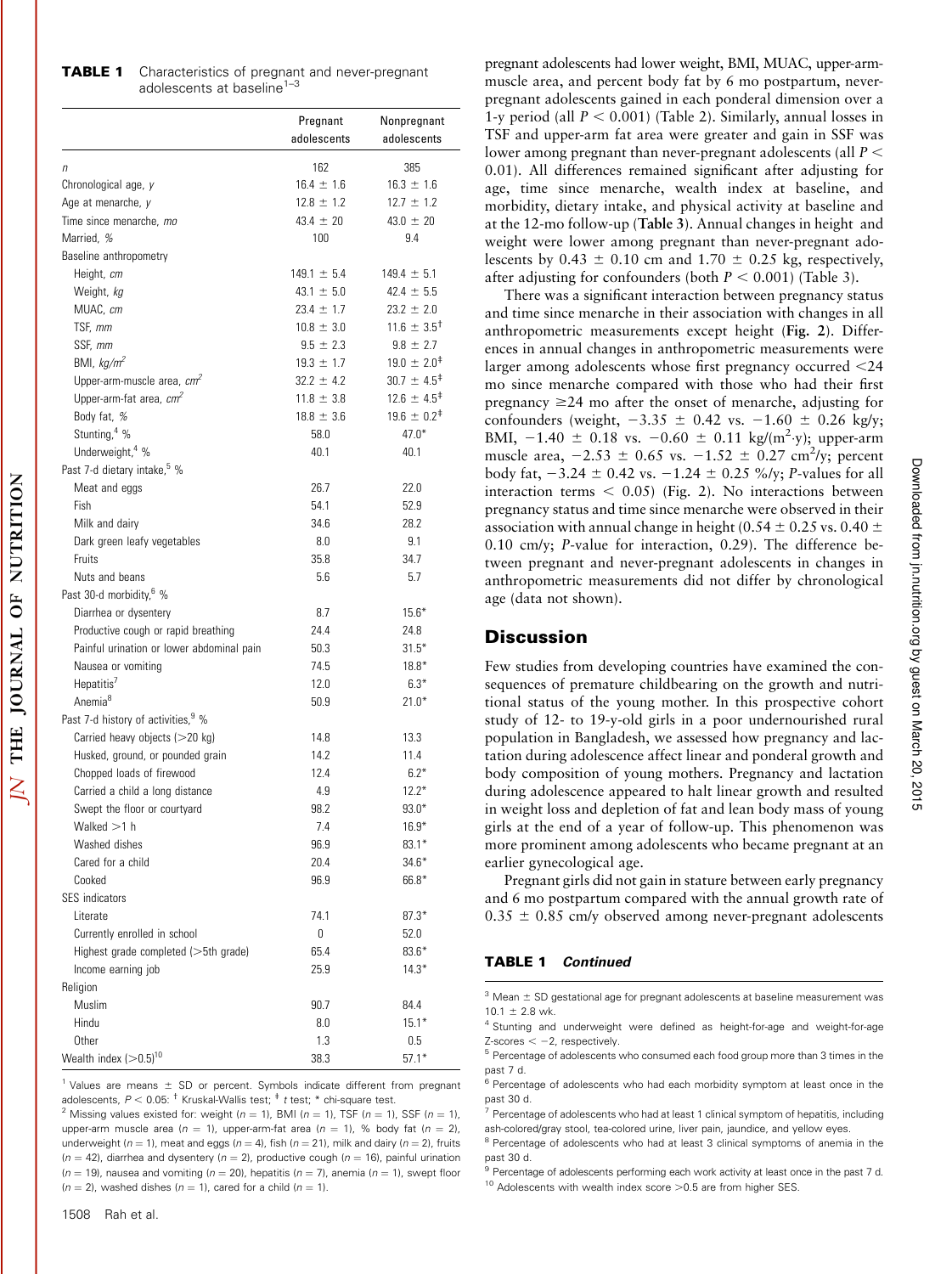**TABLE 2** Annual changes in anthropometric measurements in adolescent girls by pregnancy status<sup>1</sup>

|                               |               | Height                    | Weight                   | MUAC                        | BMI                      | <b>TSF</b>                       | <b>SSF</b>               | Arm muscle area          | Arm fat area             | Body fat                 |  |
|-------------------------------|---------------|---------------------------|--------------------------|-----------------------------|--------------------------|----------------------------------|--------------------------|--------------------------|--------------------------|--------------------------|--|
|                               |               | cm                        | кg                       | cm                          | $kq/m^2$                 | mm                               |                          | cm <sup>2</sup>          |                          | %                        |  |
| Pregnant,                     | Baseline      | $149.1 \pm 5.4$           | $43.1 \pm 5.0$           | $23.4 \pm 1.7$              | $19.3 \pm 1.7$           | $10.8 \pm 3.0$                   | $9.5 \pm 2.3$            | $32.2 \pm 4.2$           | $11.8 \pm 3.8$           | $18.8 \pm 3.6$           |  |
| $n = 162$                     | 1-y follow-up | $149.0 \pm 5.4$           | $42.3 \pm 5.1^{\dagger}$ | $22.8 \pm 1.8$ <sup>†</sup> | $19.0 \pm 1.8^{\dagger}$ | $9.2 \pm 2.7^{\dagger}$          | $9.5 \pm 2.6$            | $31.7 \pm 4.1^{\dagger}$ | $10.0 \pm 3.5^{\dagger}$ | $17.6 \pm 3.8^{\dagger}$ |  |
|                               | $(\Delta)^2$  | $-0.04 \pm 0.69$          | $-0.76 \pm 2.51$         | $-0.58 \pm 1.11$            | $-0.34 \pm 1.12$         | $-1.46 \pm 2.09$ 0.04 $\pm$ 1.78 |                          | $-0.39 \pm 2.64$         | $-1.73 \pm 2.59$         | $-1.18 \pm 2.50$         |  |
| Nonpregnant,                  | Baseline      | $149.4 \pm 5.1$           | $42.4 \pm 5.4$           | $23.2 \pm 2.0$              | $19.0 \pm 2.0$           | $11.6 \pm 3.5$                   | $9.8 \pm 2.7$            | $30.7 \pm 4.5$           | $12.6 \pm 4.5$           | $19.6 \pm 4.2$           |  |
| $n = 385$                     | 1-y follow-up | $149.7 \pm 5.0^{\dagger}$ | $43.2 \pm 5.6^{\dagger}$ | $23.5 \pm 2.0^{\dagger}$    | $19.3 \pm 2.0^{\dagger}$ | $11.4 \pm 3.4$                   | $10.4 \pm 3.0^{\dagger}$ | $31.7 \pm 4.5^{\dagger}$ | $12.5 \pm 4.5$           | $19.8 \pm 4.1^{\dagger}$ |  |
|                               | $(\Delta)^2$  | $0.35 \pm 0.85$           | $0.91 \pm 2.43$          | $0.30 \pm 1.00$             | $0.31 \pm 1.05$          | $-0.20 \pm 2.26$ 0.59 $\pm$ 1.92 |                          | $1.13 \pm 2.33$          | $-0.03 \pm 2.76$         | $0.26 \pm 2.49$          |  |
| Between group difference      |               | < 0.001                   | < 0.001                  | < 0.001                     | < 0.001                  | < 0.001                          | 0.002                    | < 0.001                  | < 0.001                  | < 0.001                  |  |
| in $\Delta$ , <i>P</i> -value |               |                           |                          |                             |                          |                                  |                          |                          |                          |                          |  |

<sup>1</sup> Values are means  $\pm$  SD or percent. <sup>†</sup> Different from baseline,  $P < 0.05$  (paired t test).

 $2$  Changes in anthropometric measurements were annualized, after being divided by the actual number of days between measurements.

of the same age and time since menarche. Although peak height velocity occurs prior to menarche, linear growth continues during late adolescence and most girls grow 5–7.6 cm after the onset of menarche (4,26). In developing countries, chronic undernutrition can delay puberty and extend the adolescent growth period beyond 20 y of age (6). Using cross-sectional data on height of rural Bangladeshi primigravidae enrolled in the JiVitA trial, we found that height increased by  $0.35 \pm 0.02$  cm/y from 12 to 21 y, when it plateaued and remained constant (data not shown). In the present study, never-pregnant adolescents of the same age and time since menarche grew  $\sim 0.3$  cm during a 1-y period. Assuming a constant height increment of 0.3 cm/y until 21 y of age, we estimate that the apparent cessation of linear growth due to early pregnancy may result in an overall decrement ranging from 0.6 to 2.7 cm in attained height among 12- to 19-yold girls in rural Bangladesh.

Pregnant girls declined in weight and BMI by  $0.76 \pm 2.51$  kg and  $0.34 \pm 1.12$  kg/m<sup>2</sup>, respectively, by 6 mo postpartum. Body weight and BMI of pregnant adolescents reflect maternal energy stores and, thus, weight loss indicates the depletion of maternal energy reserves to meet the demands of pregnancy and lactation (27). Pregnant adolescents lost MUAC and upper-arm muscle area, which reflects the depletion of lean body mass. On the other hand, never-pregnant adolescents in this rural population continued to gain weight, BMI, percent body fat, and upper-arm muscle area over the 1-y period.

Differences in annual changes in ponderal and body composition measures between pregnant and never-pregnant adolescents were greater among those with a shorter time since menarche. The annual growth rate in ponderal and body composition measures of never-pregnant adolescents was higher among those who were enrolled within a shorter time since menarche (all  $P \leq$ 0.05). Adolescents who had their first pregnancy  $\leq$  24 mo since menarche appeared to have similar reductions in weight and BMI and slightly higher reductions in percent body fat by 6 mo postpartum compared with those whose first pregnancy occurred  $\geq$ 24 mo after the onset of menarche. This implies that the depletion of maternal fat stores during pregnancy and early stages of lactation was more profound among adolescents who became pregnant at an earlier gynecological age.

Our results indicating the cessation of linear growth among pregnant adolescents correspond with the recent findings from a study conducted in Mexico City in which pregnant adolescents  $<$ 18 y of age did not grow in height between the 2nd trimester of pregnancy and 1 mo postpartum, whereas never-pregnant adolescents matched for age, menarche age, BMI, and SES grew  $0.94 \pm 0.3$  cm during the 5-mo period (28). There is evidence from developed countries suggesting that teenagers continue to grow in height during pregnancy (29). In a study from Camden, NJ, Scholl et al. (12,29) noted a tendency for most gravidas to measure slightly less in stature during pregnancy as a result of vertebral compression or weight gain. However, using knee height measurement, which is less susceptible to the shrinkage effects of pregnancy, the study found a significant increase in knee height, reflecting gains in stature among pregnant adolescents (12). In the present study, we measured maternal height not during pregnancy but at 6 mo postpartum when a rebound in maternal height is expected (10). Thus, change in height between

**TABLE 3** Adjusted differences in annual changes in anthropometric measurements between pregnant and never-pregnant adolescents<sup>1</sup>

|                                        | Pregnant                           |         | Never pregnant                     |         | Differences <sup>2</sup>           |         |
|----------------------------------------|------------------------------------|---------|------------------------------------|---------|------------------------------------|---------|
|                                        | Adjusted $\beta$ -coefficient (SE) | P-value | Adjusted $\beta$ -coefficient (SE) | P-value | Adjusted $\beta$ -coefficient (SE) | P-value |
| Height, cm                             | $-0.09(0.08)$                      | 0.26    | 0.35(0.05)                         | < 0.001 | $-0.43(0.10)$                      | < 0.001 |
| Weight, kg                             | $-0.94(0.20)$                      | < 0.001 | 0.97(0.13)                         | < 0.001 | $-1.70(0.25)$                      | < 0.001 |
| BMI, $kg/m^2$                          | $-0.41(0.09)$                      | < 0.001 | 0.34(0.06)                         | < 0.001 | $-0.62(0.11)$                      | < 0.001 |
| MUAC, cm                               | $-0.76(0.10)$                      | < 0.001 | 0.30(0.06)                         | < 0.001 | $-0.89(0.12)$                      | < 0.001 |
| TSF. mm                                | $-1.69(0.17)$                      | < 0.001 | $-0.18(0.12)$                      | 0.13    | $-1.48(0.22)$                      | < 0.001 |
| SSF. mm                                | $-0.03(0.14)$                      | 0.84    | 0.64(0.10)                         | < 0.001 | $-0.45(0.19)$                      | 0.02    |
| Upper-arm muscle area, cm <sup>2</sup> | $-0.61(0.24)$                      | 0.01    | 1.08(0.13)                         | < 0.001 | $-1.16(0.30)$                      | < 0.001 |
| Upper-arm fat area, $cm2$              | $-2.13(0.24)$                      | < 0.001 | 0.01(0.14)                         | 0.96    | $-1.96(0.32)$                      | < 0.001 |
| Body fat. %                            | $-1.41(0.20)$                      | < 0.001 | 0.30(0.13)                         | 0.02    | $-1.54(0.25)$                      | < 0.001 |

<sup>1</sup> Values are mean adjusted  $\beta$ -coefficients (SE) and associated  $P$ -values.

<sup>2</sup> Differences in annual changes in anthropometric measurements were calculated between pregnant vs. nonpregnant adolescents using the linear mixed effects regression models adjusting for confounders.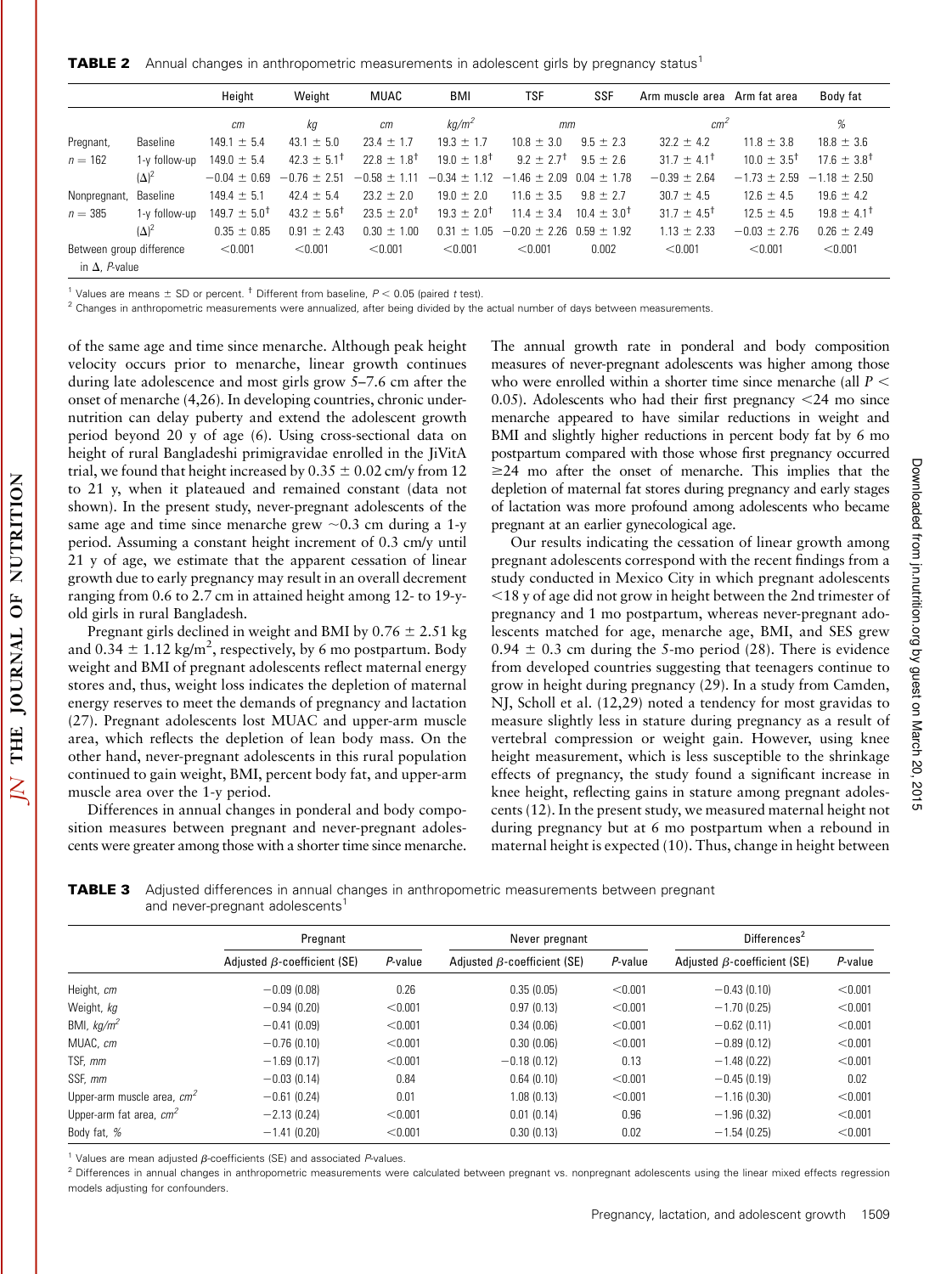FIGURE 2 Adjusted annual changes in weight (A), BMI (B), upper-arm muscle area  $(C)$ , and percent body fat  $(D)$  by time since menarche ( $<$ 24 mo vs.  $\geq$ 24 mo) and pregnancy status. Annual changes were adjusted for confounders using the linear mixed effects regression models. P-values for all interaction terms were  $<$  0.05. There were 40 and 163 pregnant girls with time since menarche  $<$ 24 mo and  $\geq$ 24 mo, respectively, and 77 and 315 never-pregnant girls with time since menarche  $<$ 24 mo and  $\geq$ 24 mo, respectively.

NUTRITION

ÖF

**JOURNAL** 

THE

Ā



early pregnancy and 6 mo postpartum in the present study is less likely to be affected by the downward bias in maternal height.

Weight loss and depletion of fat and lean body mass observed among pregnant girls in our study contrast with findings from studies in well-nourished populations in which adolescent pregnancy has been associated with large gestational weight gains (15.2  $\pm$  0.6 kg) and postpartum weight retention (6.9  $\pm$ 0.5 kg) and continuing accrual of fat mass during late pregnancy through 4–6 wk postpartum (30,31). Adolescents appeared to continue to synthesize maternal tissues instead of mobilizing maternal nutrient stores for fetal nutritional demands in late pregnancy and early postpartum (30,31). Maternal prepregnancy nutritional status affects nutrient partitioning (13). In a wellnourished population and overnourished rapidly growing adolescent ewes, a preferential compartmentalization of nutrients to promote rapid maternal growth at the expense of the fetus has been observed (31–33) compared with both maternal weight loss and poor fetal growth that may occur among severely undernourished adolescents (13).

We assumed the burden of lactation to be similar among pregnant women, because all pregnant adolescents who had live births and whose infants were alive were breast-feeding at 3 and 6 mo postpartum. The rate of exclusive breast-feeding was low at 8% at 3 mo and 4% at 6 mo, but this can be explained by the universal practice of prelacteal feeding  $(>90\%)$  in this population. Breast-feeding, however, was predominant through 6 mo of age as determined by its median frequency of 12 as determined by the 3- and 6-mo visits.

It is essential to consider why pregnancy and lactation during adolescence ceased linear growth of these young girls. One explanation may be the inadequate nutrient supply to support maternal growth due to the competition for nutrients between the teenage mother and the fetus (13). In severely undernourished adolescents, competition for nutrients between the mother and her conceptus is likely to result in both cessation of maternal linear growth and poor fetal growth. Another potential mechanism, which remains to be examined, is the acceleration of epiphyseal closure due to the increased estrogen concentration during pregnancy (34). Epiphyseal closure is normally induced by an increased secretion of estrogen during puberty (34). In pregnant by guest on March 20, 2015 [jn.nutrition.org](http://jn.nutrition.org/) Downloaded from

Downloaded from jn.nutrition.org by guest on March 20, 2015

adolescents, further elevation of estrogen level during pregnancy may accelerate the termination of bone growth by stimulating epiphyseal closure (34).

A few limitations to this study need to be considered. Although the present study had a 1-y follow-up period, which was longer than that of comparable studies, pregnant adolescents were measured up to 6 mo postpartum when the burden of lactation was still high. Therefore, this study was unable to determine whether a catch-up growth in stature, weight, fat mass, and muscle mass occurred after 6 mo postpartum when the frequency and intensity of lactation decrease. We did not assess energy, protein, and other macro and micronutrient intakes and our estimates or the level of physical work activity were based on the frequency of a few work activities. Information on the duration and intensity of physical activity was not collected. Future studies of energy intake and expenditure among pregnant adolescents in these malnourished settings would enhance our understanding of energy balance in this population.

In conclusion, childbearing during adolescence may hamper postmenarcheal linear and ponderal growth of young girls, a potential window of opportunity for catch-up growth in an undernourished population. The cessation of linear growth in adolescents due to an early pregnancy may result in an overall loss ranging between 0.6 and 2.7 cm in attained height in rural Bangladeshi women, which may contribute to stunting and increased obstetric risk. The depletion of maternal fat stores and lean body mass during pregnancy and an early stage of lactation, especially among adolescents who become pregnant at an earlier gynecological age, may exacerbate the outcome of future pregnancies and increase the risk of maternal morbidity and mortality. Similar studies with a longer follow-up period need to be conducted in other developing country settings, where marriage and pregnancy occur early and where undernutrition is common, to better understand the risk of early pregnancy to the young mother.

#### Acknowledgments

We thank Keith P. West Jr, principal investigator of the JiVitA trial, for his insightful comments and guidance throughout the study, and Rolf Klemm for his helpful comments and support. Special thanks to Allan Massie, Maithilee Mitra, and Lee Wu